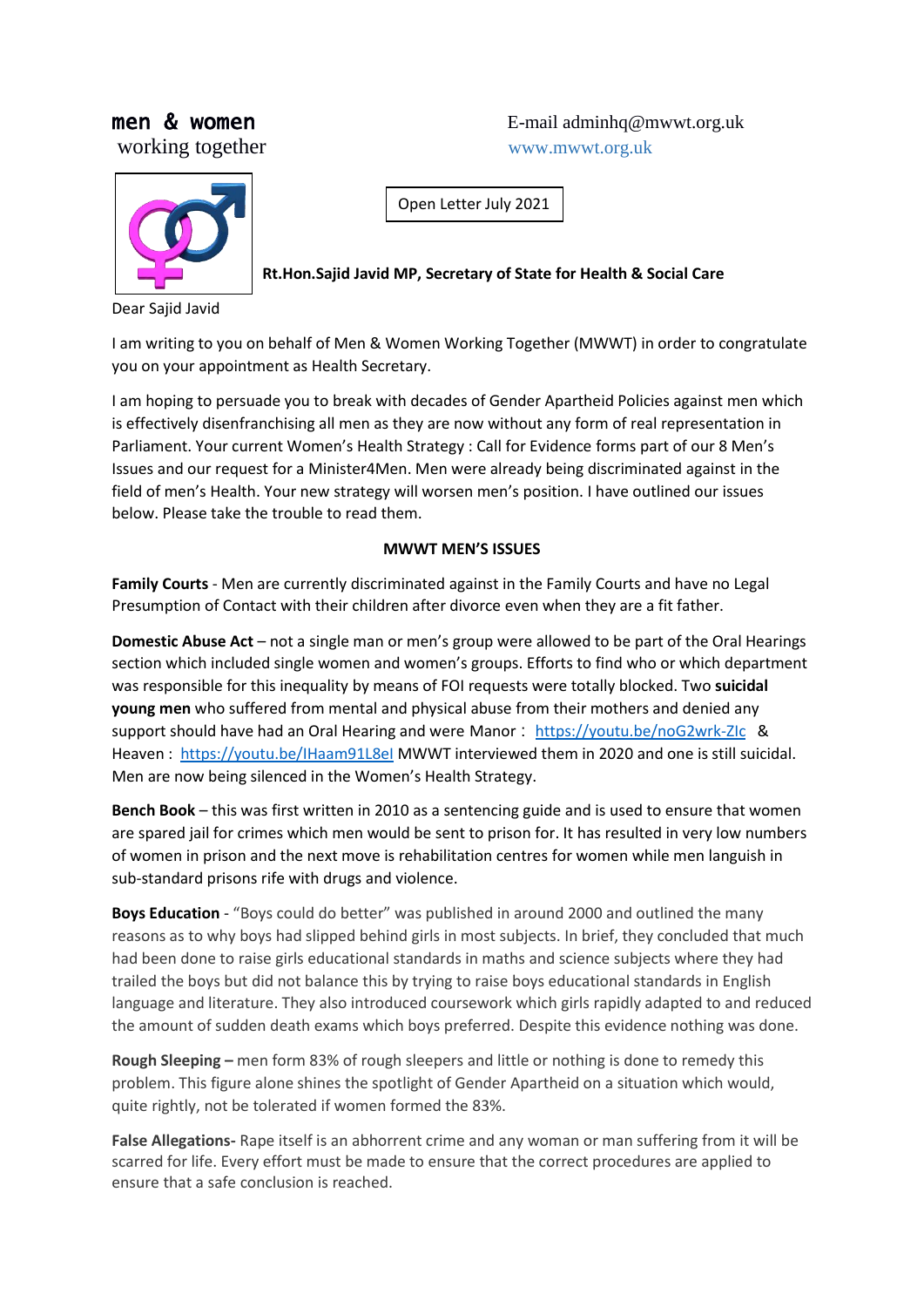There were a series of collapsed rape trials whilst Alison Pearson was Head of the CPS. She along with sloppy police work resulted in 27 rape trials collapsing due to withheld evidence and the CPS desire for a conviction at any cost. This has resulted in the public's lack of confidence in the judiciary and the police and cannot be tolerated any longer. The effect on men of being falsely accused is appalling as they are pilloried in the media, can lose their wife, family, job and are ostracised in public. Some even commit suicide.

**Male Suicide –** Year on year men form around 75% of suicides. Efforts are being made to reduce this figure but with little success. MWWT have studied the above men's issues and it is clear that if we are to reduce male suicide the solutions lie in reforming each area eg**. Family Courts** – a lack of contact enforcement lasting for many years combined with Parental Alienation is a cause of male suicide. A study on the CSA shows that men who are always behind on payments are more likely to commit suicide. **Domestic Abuse -** due to the general lack of support, especially refuge provision, is the cause of increased male suicide.

**Benchbook** – high rates of suicide in HMPs is caused through intolerable conditions in men's prisons which should be raised to the status of women's prisons and include rehab. **Rough Sleeping** – there is little or no need to dwell on this. Men are subjected to assaults, ignored, trodden over, falling into drink/drug habits.

All of these above issues, including Health which follows below, start under the same premise which has been used by misandric groups for years – create a few Myths, add some poorly researched information and then fail to comply with the 2010 Equality Act and the Human Rights Act 1998. Men have become disenfranchised and have to sit on the sidelines while their wellbeing is being deliberately neglected by the continued Gender Apartheid policies of the Establishment of all political leanings.

# **Enough is Enough – Men & Women must Work Together – this divide and rule approach is negative as seen below and fails to solve the whole problem**

Over the years there has been a constant narrative that men do not look after themselves and a whole system of victim blaming developed as an excuse for ignoring their issues. Fortunately women have had the benefit of breast cancer screening since 1987 when women were first invited to attend for screening. It is usually within 3 years of their 50<sup>th</sup> birthday. This facility has never been offered to men for Prostate Cancer during this period of 34 years. The Government appears quite happy to allow men and boys to languish by neglecting to bring their health issues to the same level as that enjoyed by women. We do not wish to see a reduction of support given to women, rather MWWT wishes to see Men's Health taken more seriously and to remove all of these excuses for doing nothing.

We now outline the roadblocks being erected through the timeworn invention of Myths followed by a deliberate lack of compliance of the 2010 Equality Act and Human Rights Act 1998

# **The latest Gender Apartheid Policy against Men – Women's Health Strategy ; Call for Evidence**

**First Up – the Myths – Ministerial foreword – Matt Hancock –** there are no less than 21 pages detailing the requirements needed to improve women's wellbeing and continue the neglect of men.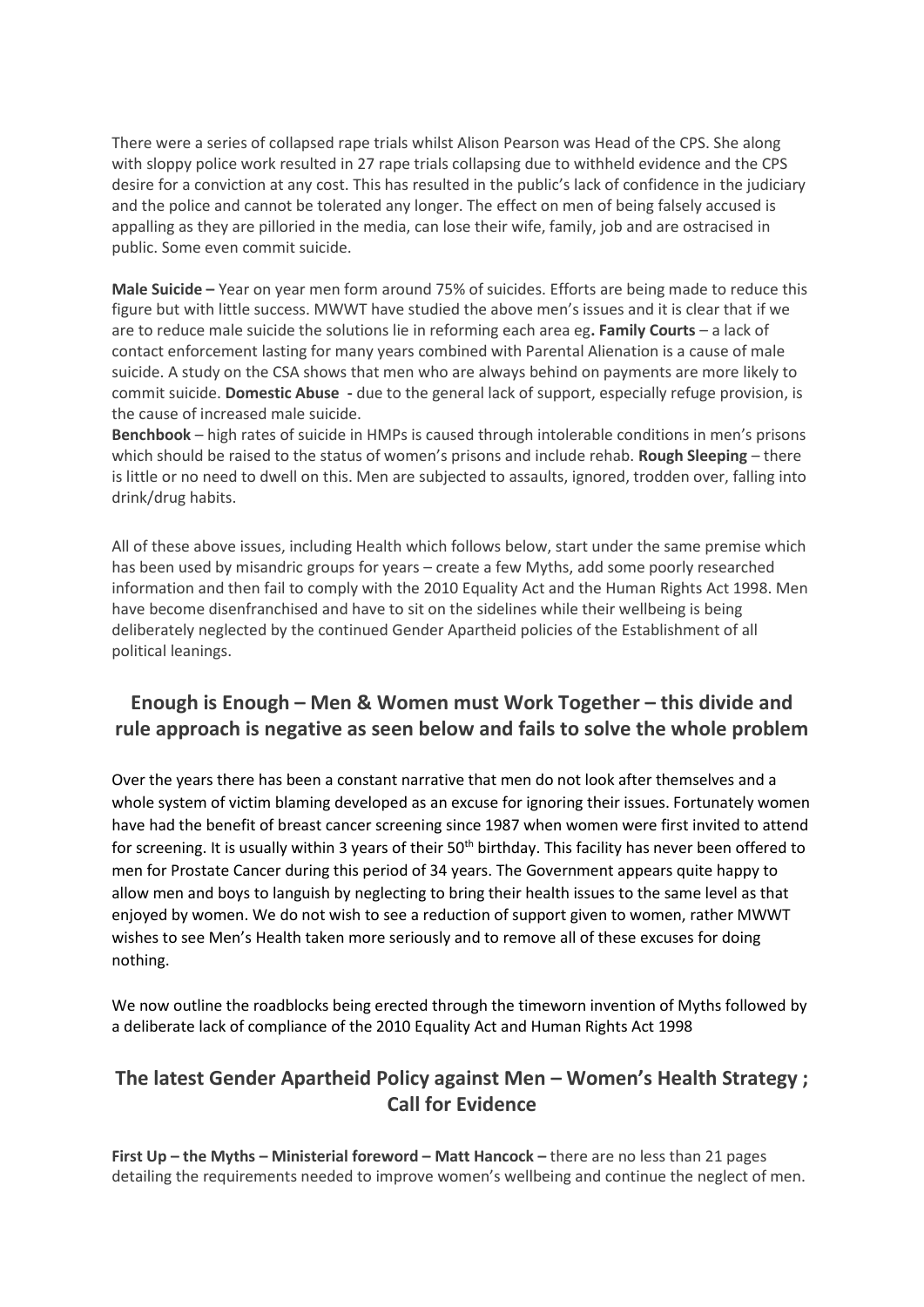Men and Women must work together to ensure that the wellbeing of every man, woman and child in the UK regardless of ethnicity or sexual persuasion is catered for. We have highlighted just three key items from the 21 pages of propaganda.

- *"For generations, women have lived with a health and care system that is mostly designed by men, for men"*
- *"This problem affects half of our population. It can lead to poorer advice and diagnosis and, as a result, worse outcomes"*
- *"This "male by default" problem of the past must be put right. Despite living longer than men, women spend a greater proportion of their lives in ill health and disability"*

**Some Facts to answer the above misleading and unsubstantiated statements**

- [The 1948 leaflet](http://contentdm.warwick.ac.uk/cdm/ref/collection/health/id/1400) that was sent out to people when the NHS started said:*'Everyone rich or poor, man, woman or child - can use it or any part of it. There are no charges, except for a few items. There are no insurance qualifications.source FULLFACT It was* clearly designed for all people and not just men.
- There are deficiencies in the NHS but they will not be solved by denying men the opportunity to state their case as well.
- "male by default" is pure gender apartheid talk. It then briefly discards the fact that women live longer and then goes onto to state that they spend a greater proportion of their lives in ill health and disability. A few sums reveal that "But those extra years tend to be spent in poor health, the report states. Women are now living on average 19.1 years in poor health, or around 23 per cent of their lives compared with 16.1 years for men or about 23 per cent of their lives." So on percentage terms men spend the same proportion of their lives in poor health or disability. Hardly "male by default".

#### **Now let us examine some facts about men's health**

#### **Fact One - Prostate Cancer**

Prostate Cancer – quote from Prostate Cancer UK Chief Executive, Angela Culhane

*"Prostate cancer research has been underfunded for too long. In the UK, one man dies from the disease every 45 minutes, and that's not simply because men don't know when they're at risk. Tests to diagnose the disease early are not accurate enough and the treatments currently available aren't always effective for each man's cancer. In 2018, Prostate Cancer UK shone a spotlight on the shocking statistic that deaths from [prostate cancer](https://www.openaccessgovernment.org/prostate-cancer-men/50987/) now outnumber those from breast cancer, making it the third biggest cancer killer in the UK for the first time.*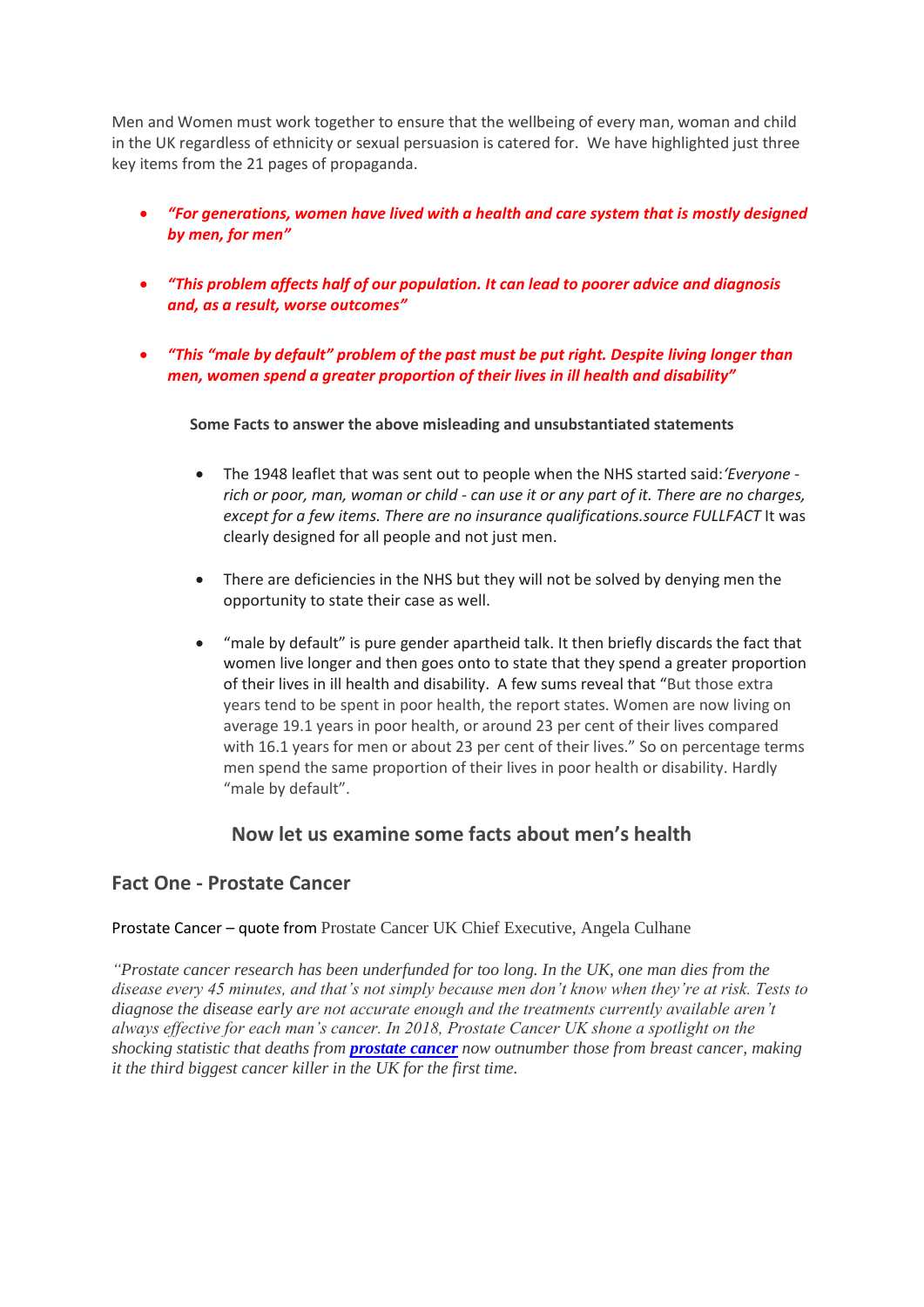*We're determined to make prostate cancer a disease future generations won't have to fear. But we can't do this alone. The government must follow through on its promise to prioritise early diagnosis of cancer and make the necessary resources and funding available to do so. If research breakthroughs are to have any impact on the man in the clinic, NHS England and equivalent bodies in other parts of the UK, must have the infrastructure, workforce, training and drive required to harness them. We must work together and focus efforts if we are to save more lives and build a better future for men."*

**Angela Culhane UK Chief Executive Prostate Cancer UK**

### **Fact Two – The Bureau Investigates - Health Check on Men in London**

[https://www.thebureauinvestigates.com/stories/2012-06-25/male-health-initiatives-get-less](https://www.thebureauinvestigates.com/stories/2012-06-25/male-health-initiatives-get-less-money-than-those-aimed-at-women)[money-than-those-aimed-at-women](https://www.thebureauinvestigates.com/stories/2012-06-25/male-health-initiatives-get-less-money-than-those-aimed-at-women)

*Health check. London PCTs spend more money on outreach health services aimed at women. Only a handful of London health trusts and councils commission services focused on men's physical and mental wellbeing, despite a Bureau investigation showing a shocking disparity between male and female life expectancy in the capital.*

*In some of the most deprived areas of London women live up to 12 years more than men. The Bureau wanted to know if this disparity was being redressed.*

*The Bureau sent out freedom of information requests to Greater London's 32 Primary Care Trusts and the capital's councils. We asked them to disclose how much they paid for health and wellbeing services outside the NHS broken down by gender.*

*Of those that replied, only four borough PCTs commissioned specifically men's services (at a cost of £11,135,291), while 15 PCTs commissioned women's services (at a cost of between £13,156,785 and £13,429,785).*

*For those with gender-based services that replied, women's health services received £1,775,766 to £2,048,766 more funding than men's over the past five years. There is a range because some PCTs would only disclose that an amount between two figures was spent, rather than a specific figure (eg £50,000 – £100,000).*

*The disparity in spending among PCTs was greatest in Brent, where nearly £3.5m was spent on female-focused third sector initiatives over the past five years, and nothing spent on men's. Yet male life expectancy in Stonebridge, Brent, is just 73.5 years, five years below the national average.*

*Alan White, Professor of men's health at Leeds University and lead author of a recent EU report into men's health, told the Bureau that there was a real lack of initiatives directed at the male population.'At the moment there is a blindness to the fact that there are men*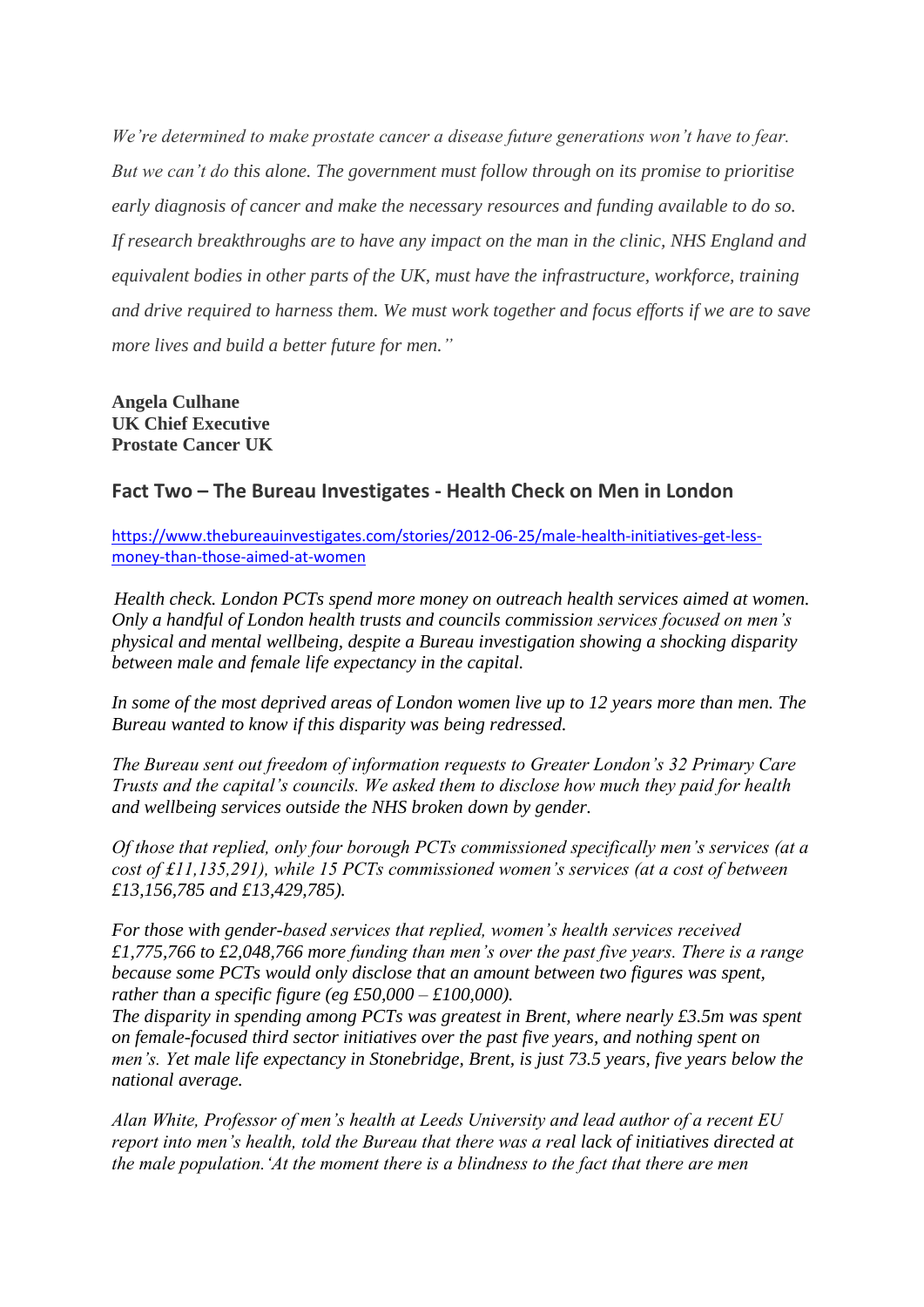*wanting to use the services and they can't.' He said a particular problem is with working class men, who cannot adjust their hours.*

*'If you're not in the van at 8am, you don't get paid, and so any services that are set during the working day are understandably difficult to access unless you have to go.'So that means a lot of preventative services are not accessible to men – would you lose a day's pay to get your blood pressure checked, just in case it's high?*

### **Anti HPV Jab – direct discrimination**

**"***Anti-HPV jab will be given to teenage boys... but only if they identify as girls so that 'they fit in with their peers"*

- *For past decade girls have been vaccinated against HPV infection on the NHS*
- *Now the lifesaving cancer vaccine will be offered to boys who identify as girls*
- *Vaccine protects against human papillomavirus which causes various cancers*

*By [Stephen Adams](http://www.dailymail.co.uk/home/search.html?s=&authornamef=Stephen+Adams) and [David Rose for The Mail on Sunday](http://www.dailymail.co.uk/home/search.html?s=&authornamef=David+Rose+for+The+Mail+on+Sunday)*

*Published: 00:22, 3 June 2018 | Updated: 00:57, 3 June 2018* 

*The [NHS](http://www.dailymail.co.uk/news/nhs/index.html)* will give a lifesaving cancer vaccine to teenage boys – but only if they 'identify' as *girls, The Mail on Sunday can reveal.*

*New official advice makes clear that transgender girls – that is, those born male – will be offered the Gardasil jab so they fit in with 'their peers'.*

*However, boys will continue to be denied the vaccine, which protects against the human papillomavirus (HPV), which causes cervical cancer among other forms of the disease.*

*New official advice makes clear that transgender girls – that is, those born male – will be offered the Gardasil jab so they fit in with 'their peers'*

*Currently, all girls are offered the jab free on the NHS between the ages of 12 and 18.*

*Last night, the move to extend the vaccination programme to transgender boys was criticised as 'completely wrong' and an example of 'medical discrimination'.*

*Stephanie Davies-Arai, of parents' group Transgender Trend, which is concerned about the rising number of children being diagnosed as transgender, said: 'It is wrong that one set of males should have it, while others can't. "It's a form of discrimination against boys who identify as boys."*

*The Public Health England document states its HPV policy is being 'amended to include immunisation of transgender boys and transgender girls'.*

*It explains that 'transgender boys' – those born female – 'should be offered the vaccination to mitigate their risk of cervical cancer'.*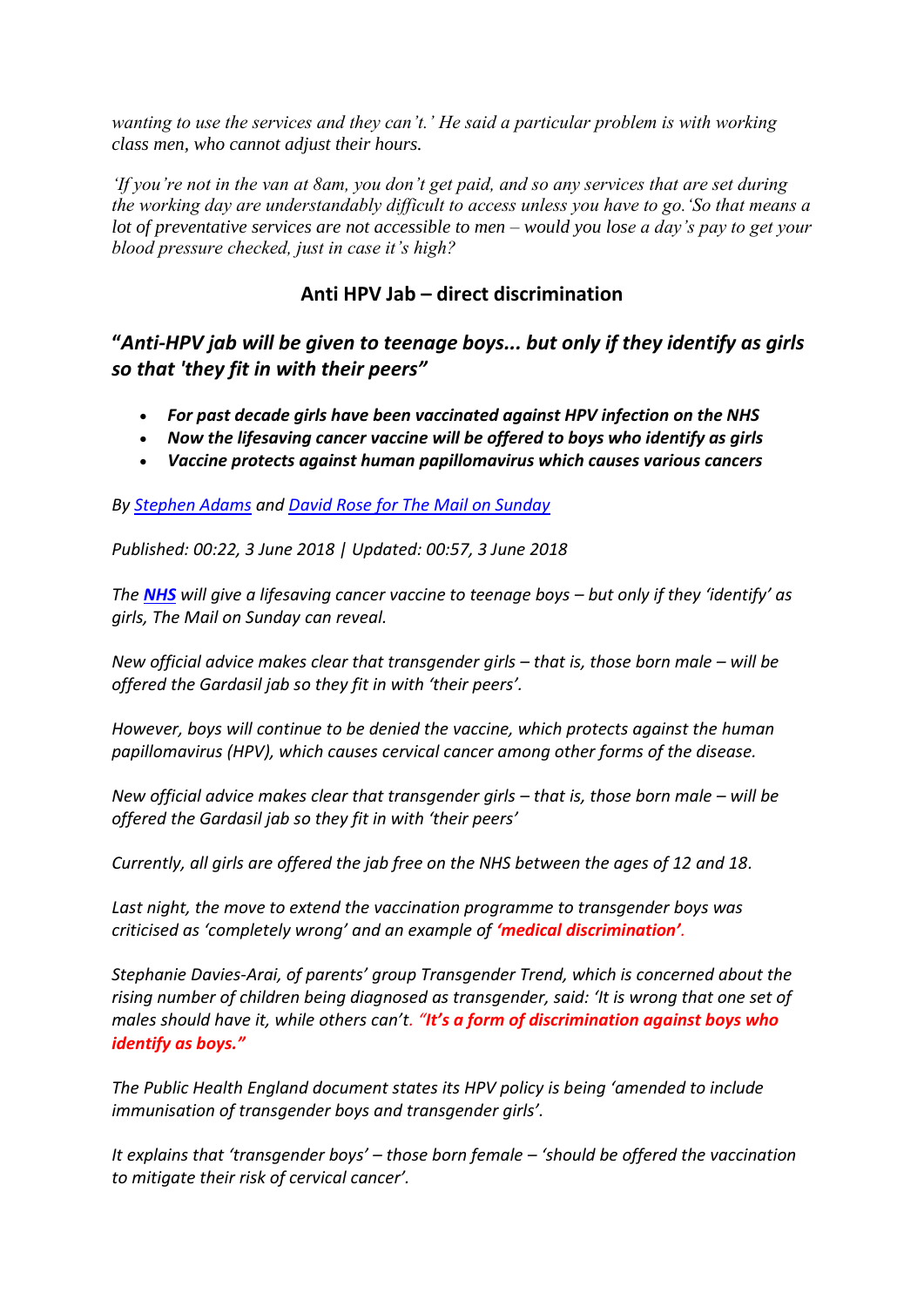*By contrast, it gives a social rather than a medical reason for offering it to transgender girls – those born male – simply stating: 'Transgender girls may be offered vaccination with their peers.'*

*For the past decade, girls but not boys have been vaccinated against HPV infection on the NHS.*

*This is because historically more females have suffered from HPV-related cancers than males, as it causes the majority of cervical cancers.*

*About 1,500 women die annually in Britain from HPV-related cancers, including around 1,000 from cervical cancer.*

*The virus is spread by sex, intimate contact and kissing. Yet HPV kills some 650 men a year, mainly due to oral cancers.*

*While cervical cancer deaths are slowly declining, the number of HPV-related cancers in men is rising fast.*

*The Joint Committee on Vaccination and Immunisation has argued inoculating boys would not be cost-effective, as most would be protected anyway as a by-product of female vaccination. On Wednesday, the JCVI will discuss the matter again.*

*The Mail on Sunday has been campaigning to end the vaccine apartheid.*

*Last week, we revealed how the Throat Cancer Foundation has launched legal action against Jeremy Hunt to force the Health Secretary to end the policy of giving jabs to girls only. Public Health England declined to explain why it was extending the jab to boys who identified as girls, but not to others.*

# *Finally in September 2019 PHE gave way*

### *HPV vaccine for boys "will prevent thousands of cancers"*

*Health officials say the HPV vaccine for 12 to 13-year-old boys, starting after the summer, will prevent 29,000 cancers in UK men in the next 40 years.*

*The boys will be eligible from the start of the new school year, 11 years after girls were first vaccinated.*

*The jab protects against human papilloma virus, which causes many oral, throat and anal cancers.*

# *How do boys get the vaccine?*

*Boys aged 12 and 13 will be offered the vaccine in secondary schools from the start of the next school term - in England, Scotland, Northern Ireland and Wales.*

*Girls aged 12 to 13 have been offered the HPV vaccine since 2008 in the UK.*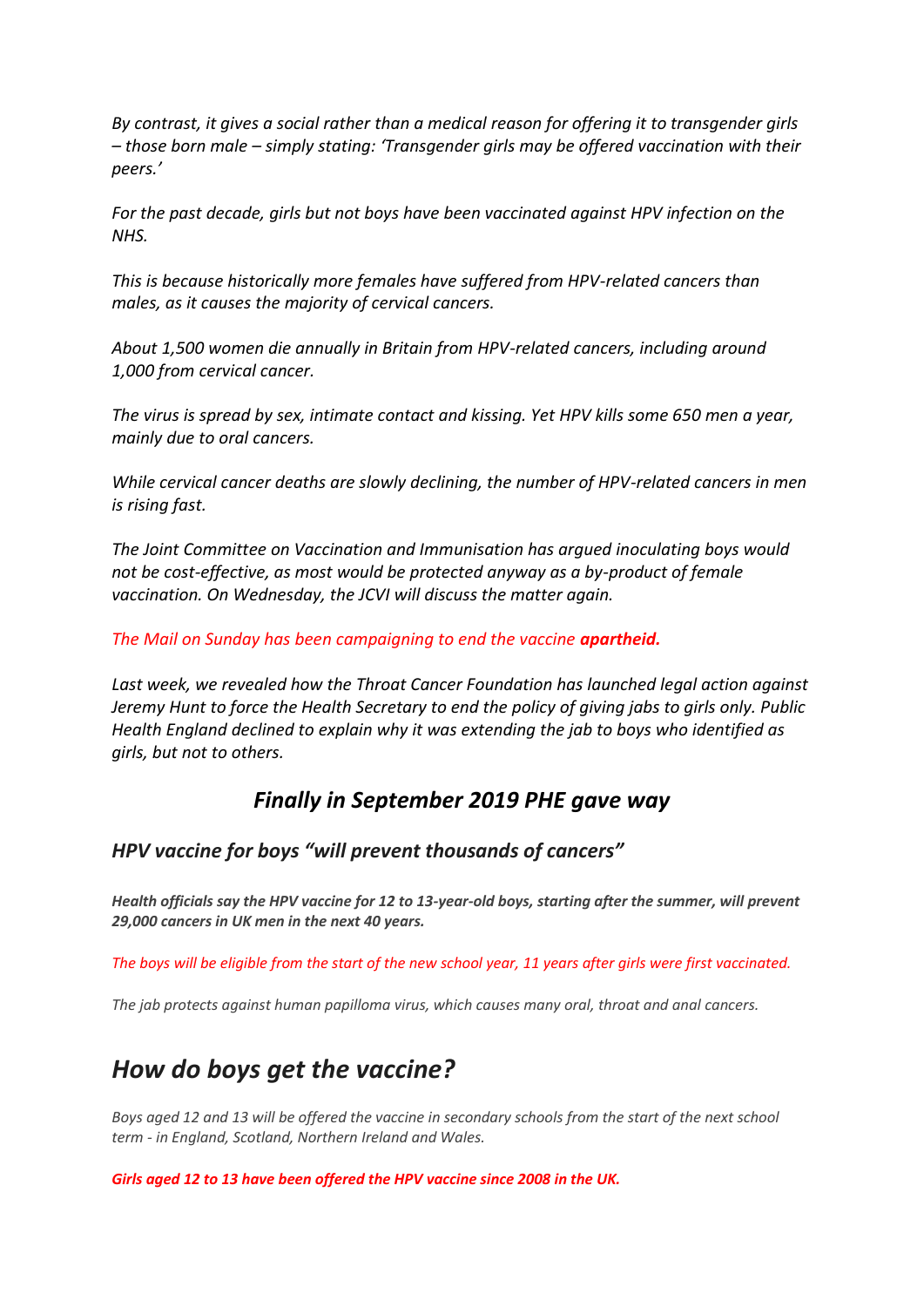# *Why are boys now getting the jab?*

*Because the programme to vaccinate teenage girls, and reduce cervical cancers, has proved very successful. There has been [a reduction in HPV infections, genital warts and pre-cancerous growths in](https://www.bbc.co.uk/news/health-48758730)  [teenage girls and young women](https://www.bbc.co.uk/news/health-48758730) since the vaccine was introduced.*

*Other groups, like teenage boys, have seen benefits too because the virus is not being passed on to them. To protect boys even more, and reduce cancers of the anus, penis and head and neck in the future, health experts say they should be offered the HPV vaccine too. Why did this have to take 11 years ?*

# *Why is it needed at that age?*

*The HPV vaccine works best if boys and girls get it before they become sexually active. High-risk HPV infections can be spread by any skin-to-skin contact, and are usually found on the fingers, hands, mouth and genitals. This means the virus can be spread during any kind of sexual activity, including touching.*

# *What about older boys?*

*Boys who are 14 to 18 will not be able to get a free, catch-up vaccine in the UK - but they can buy it for around £150 per dose. MWWT is of the opinion that this discriminatory option would never have been offered to girls. It further discriminates against poor families who simply cannot afford £150.*

*Health officials say that boys are already benefitting from protection from the girls' HPV vaccination programme and this has reduced the spread of the virus. Girls can continue to have a catch-up jab up to the age of 25. Continued discrimination.*

# *What's been the reaction?*

*Dr David Elliman, immunisation expert for the Royal College of Paediatrics and Child Health, said he welcomed the introduction of the vaccination programme for boys. "In time, this will lead to a significant reduction in cancers of the anus, penis and head and neck," he said.*

*Dr Mary Ramsay, of Public Health England, said the programme could "make HPV-related diseases a thing of the past". PHE estimates that 85,000 cancers will be prevented in women, including 64,000 cases of cervical cancer, and 29,000 in men in the UK by 2058, thanks to the vaccine. "I encourage all parents of eligible boys and girls to make sure they take up the offer for this potentially life-saving vaccine," Dr Ramsay said. "It's important not to delay vaccination, as the vaccine may be less effective as adolescents get older." Why did she not say that 11 years ago ?*

*The Royal College of GPs said: "The potential of this vaccine to save lives and prevent the complications of cancer is huge, and since it has been available on the NHS for girls, it has had excellent take-up, with impressive results –" it's important this success is replicated with boys."*

# *Fact Four - NHS rules on single sex wards lead to discrimination against men with eating disorders*

*Dave Chawner has spoken about his experiences with anorexia CREDIT: OSCAR HOLM*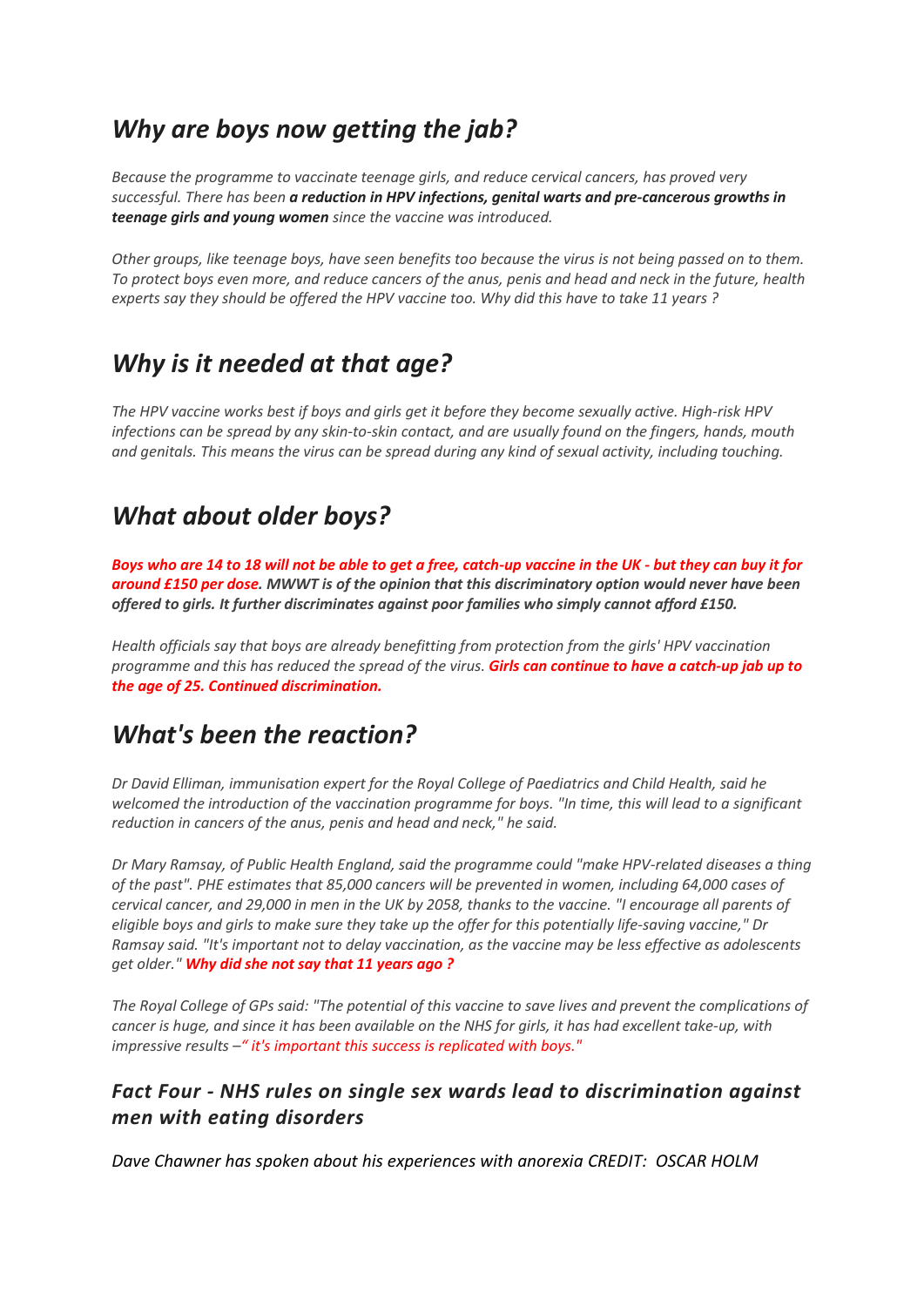#### *[Laura Donnelly,](https://www.telegraph.co.uk/authors/laura-donnelly/) HEALTH EDITOR*

#### *15 AUGUST 2018 • 6:25PM*

*Men with eating disorders are suffering discrimination because of NHS same sex ward rules, research suggests. A study of 26 UK hospitals treating the condition found four had stopped admitting male patients entirely, in a bid to comply with Department of Health guidelines. The rules, drawn up in 2010, say male and female patients should not be housed on the same wards, in a bid to protect patient dignity.*

*But the new study suggests that men suffering from eating disorders are getting worse access to care, because hospitals are prioritising single sex wards for female patients. Men make up an estimated 25 per cent of the 1.25 million people with an eating disorder within the UK.*

*But on average, male sufferers will wait nearly three times as long female sufferers to be even referred for treatment. The research, published in the British Journal of Psychiatry, also found that nine in ten patients with eating disorders such as anorexia and bulimia were in favour of mixed sex wards. Patients told researchers that all-female wards could encourage "competitive" tendencies which could be lethal among those with such conditions. Dr Akiria Fukutomi, lead researcher, from Vincent Square Eating Disorder Service, run by Central and North West London Foundation trust, said: "The single-sex system disadvantages males as the majority of the patients are female.*

*"The fact that both professionals and patients believe eating disorder wards should be open to males, should spur units to accept males if they do not currently do so.*

*The researcher said the Government guidelines have been amended following the study, to allow mixed sex wards under particular conditions -such as keeping sleeping areas and bathrooms separate. Andrew Radford, chief executive of charity Beat said, "We need to remove the barriers that can prevent men and boys from accessing treatment, by raising awareness and ensuring services are accessible and have enough resources to provide help."*

*David Chawner*

#### **Now for a few stats on women in the NHS**

**Staff [networks](https://www.england.nhs.uk/about/working-for/staff-networks/)** in the NHS for under-represented groups – the lack of a men's network is clear evidence of a serious lack of compliance with the 2010 Equality Act. Further it discriminates against white heterosexual men unless they are disabled.

| Black and Minority Ethnic (BME) network |
|-----------------------------------------|
|                                         |

- o Lesbian, Gay, Bisexual and Trans (LGBT+) [network](https://www.england.nhs.uk/about/working-for/staff-networks/lgbt/)
- o Disability and [Wellbeing](https://www.england.nhs.uk/about/working-for/staff-networks/dawn/) Network (DAWN)
- o Muslim [network](https://www.england.nhs.uk/about/working-for/staff-networks/muslim-network/)
- o Women's [Development](https://www.england.nhs.uk/about/working-for/staff-networks/wdn/) Network

#### **Is the NHS going to have 50 women on boards?**

NHS Employer's report NHS Women on Boards: 50:50 by 2020 written by Professor Ruth Sealy of the University of Exeter Business School, examines the steps the NHS needs to take to reach the target of equal gender representation on boards by 2020.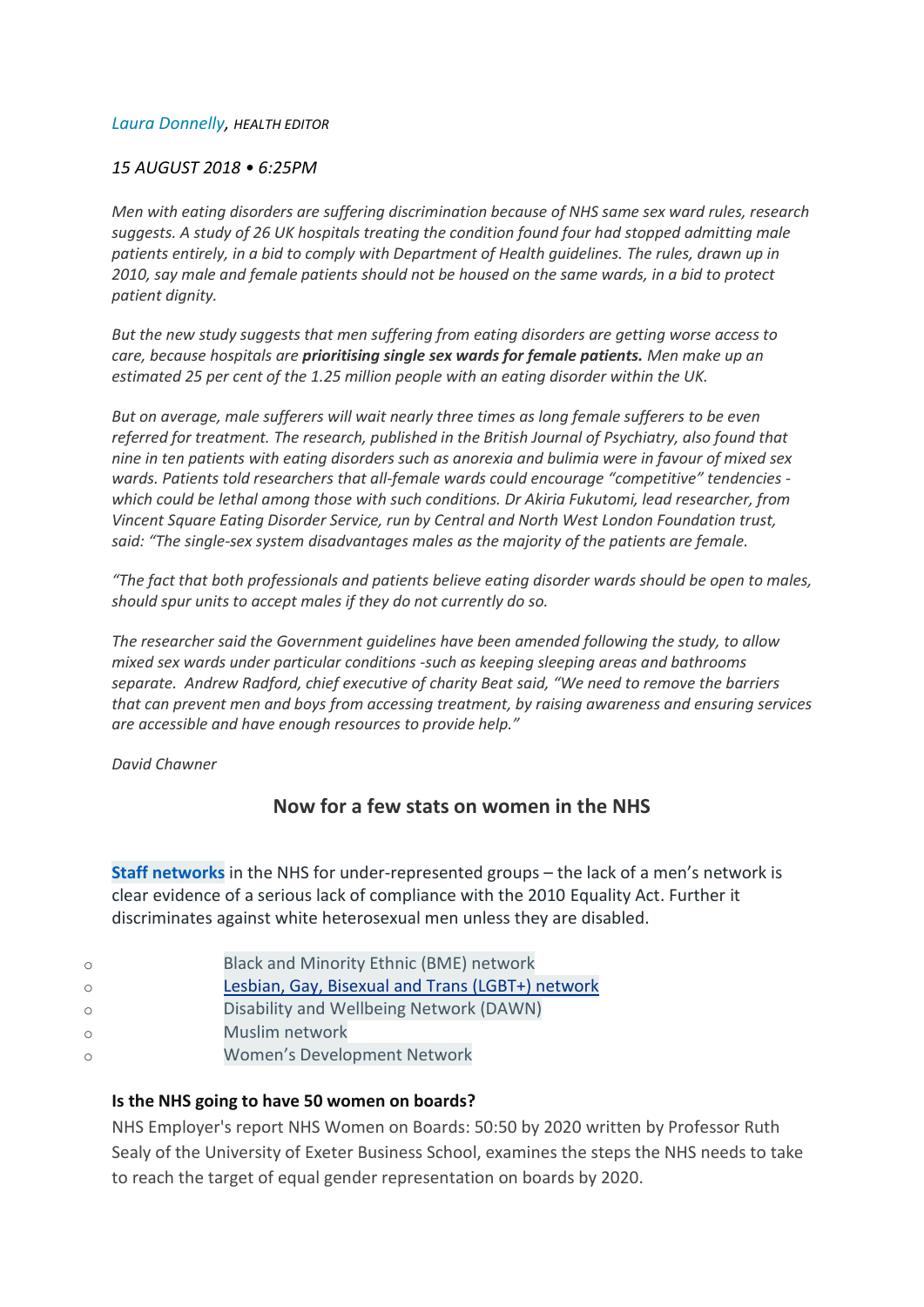#### [Women in the NHS -](https://www.nhsemployers.org/engagement-and-networks/health-and-care-women-leaders-network/women-in-the-nhs) NHS Employers

[www.nhsemployers.org/engagement-and-](http://www.nhsemployers.org/engagement-and-networks/healt…)networks/healt…

#### **Is there a women's Development Network in the NHS?**

The NHS England Women's Development Network is encouraging women working in nonmanagerial roles in NHS England and the Commissioning Support Units to join the network and get involved as much or as little as they like. Our aim is to support the development of women working in non-managerial roles through:

[NHS England » Women's Development Network](https://www.england.nhs.uk/about/working-for/staff-networks/wdn/)

www.england.nhs.uk/about/working-for/staff-networks/w…

#### **Why do we need women in the NHS?**

Our network supports women in the NHS and across the health sector with their professional development, and empowers women to secure senior and board level positions. Join the network to attend events and network with other leaders and aspiring leaders in the NHS

### [Women in the NHS -](https://www.nhsemployers.org/engagement-and-networks/health-and-care-women-leaders-network/women-in-the-nhs) NHS Employers

www.nhsemployers.org/engagement-and-networks/healt…

#### **How can I support women in the NHS?**

Our network supports women in the NHS and across the health sector with their professional development. Find out how, as a male ally, you can support the network and help to progress our members' priorities. Gain an insight into the network by accessing our range of resources, including podcasts, videos and blogs.

[Health and Care Women Leaders Network -](https://www.nhsemployers.org/engagement-and-networks/health-and-care-women-leaders-network) NHS Employers

www.nhsemployers.org/engagement-and-networks/healt…

# **The effects of this action on the progression of women in the NHS**

#### **How many female doctors are there in the NHS?**

Over the same period, the number of male doctors rose by just over 4,000. It means 45 per cent of NHS doctors are now women, compared with 41 per cent in 2009. The whole NHS workforce has remained 77 per cent female throughout this period.

[Narrowing of NHS gender divide but men still the majority ...](https://digital.nhs.uk/news-and-events/latest-news/narrowing-of-nhs-gender-divide-but-men-still-the-majority-in-senior-roles)

digital.nhs.uk/news-and-events/latest-news/narrowing-of-…

#### **How many women are in the NHS workforce?**

77 per cent of the NHS workforce are women however just 46 per cent of very senior manager roles in the NHS are held by women - see NHS Employer's Gender in the NHS infographic for more information.

[Women in the NHS -](https://www.nhsemployers.org/engagement-and-networks/health-and-care-women-leaders-network/women-in-the-nhs) NHS Employers

www.nhsemployers.org/engagement-and-networks/healt…